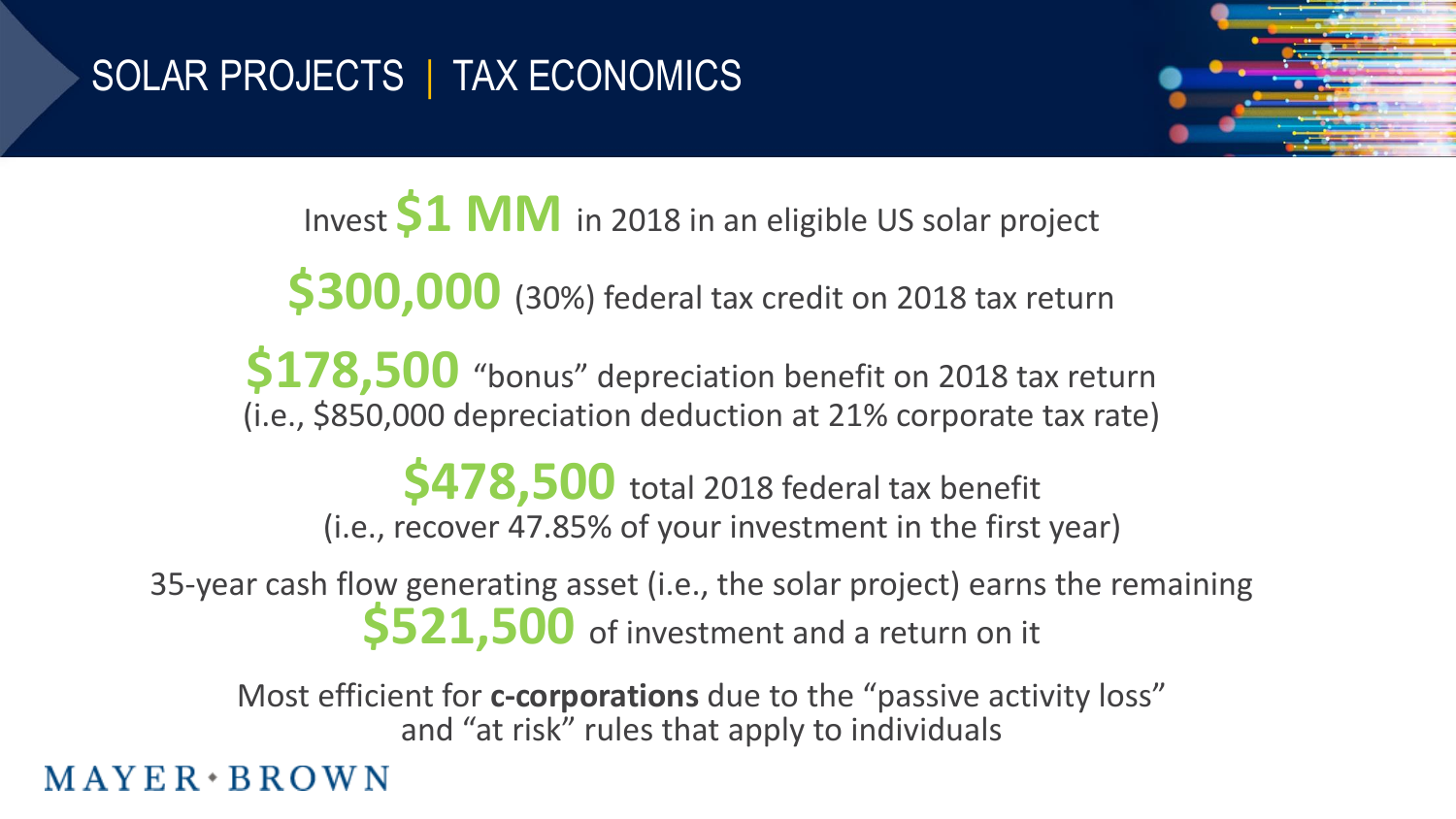#### QUALIFIED OPPORTUNITY ZONE FUND | TAX ECONOMICS

YOU INVESTED \$2 MM IN 2015 IN ACME INC.

SOLD STOCK IN 2018 FOR \$3 MM

THEN YOU INVEST THE **\$1 MM GAIN** IN A QUALIFIED **OPPORTUNITY** ZONE FUND ("FUND").

LEAVING YOU THE REMAINING \$2 MM OF PROCEEDS TO USE AS YOU LIKE

 $MAYER*BROWN$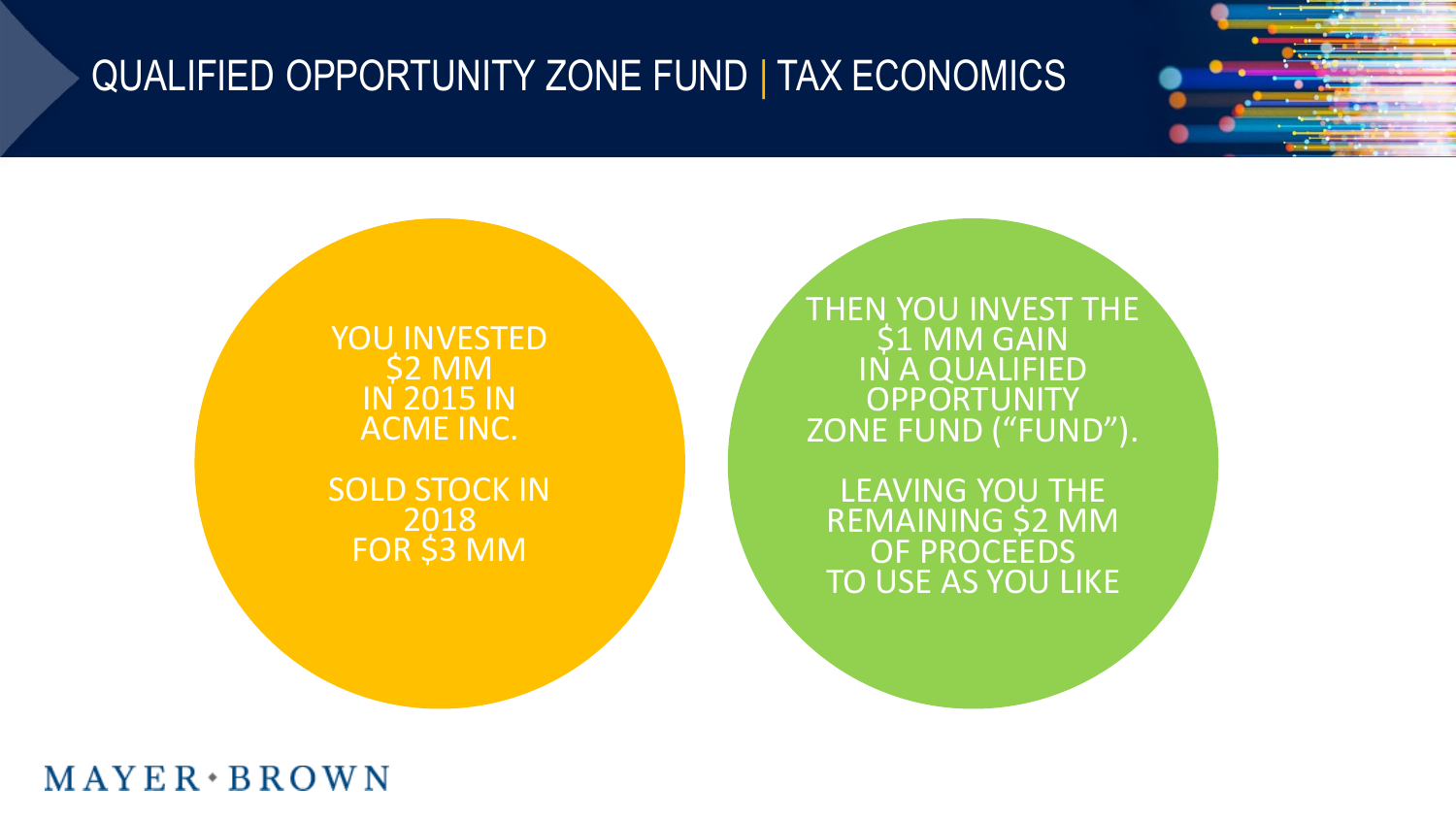#### QUALIFIED OPPORTUNITY ZONE FUND | TAX ECONOMICS



# Tax Benefits

### **2018**

#### defer paying \$200,000 \$20,000 of tax tax on gain (i.e., 20% tax on \$1 MM gain)

# **2023**

forgiven (5-yr holding period for 10% tax reduction)

## **2025**

\$10,000 of tax forgiven (7-yr holding for 5% more reduction)

### **2026**

regardless of holding period: must pay \$170,000 of tax (i.e., \$200,000 less \$30,000) so 17% tax rate on \$1 MM gain from 2018

## **2028**

tax basis in Fund investment increases at 10-yr holding period to fair market value of Fund investment (i.e., can sell Fund investment with zero tax)

#### $MAYER+BROWN$